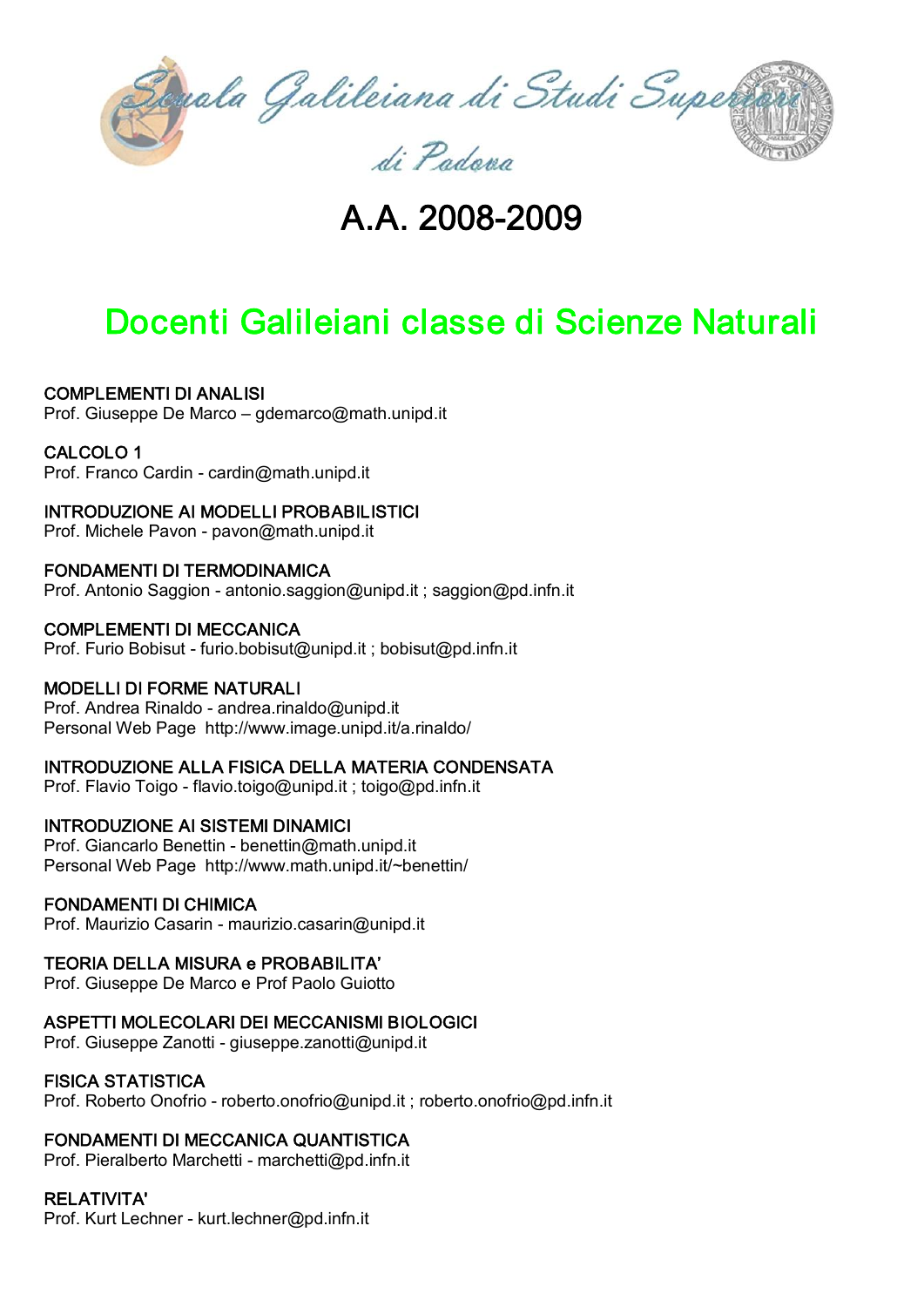## FONDAMENTI DI ASTROFISICA E COSMOLOGIA

Prof. Piero Benvenuti - [piero.benvenuti@unipd.it](mailto:piero.benvenuti@unipd.it)

#### ANALISI DI FOURIER

Prof. Alexander Meskhi – massimo.lanzacristoforis@unipd.it

#### EVOLUZIONE BIOLOGICA

Prof. Andrea Augusto Pilastro - [andrea.pilastro@unipd.it](mailto:andrea.pilastro@unipd.it)

#### FILOSOFIA DELLA SCIENZA

Prof. Giovanni Boniolo – giovanni.boniolo@fom-ieo-campus.it

#### GALILEO: SCIENZIATO E LETTERATO

Prof. Giulio Peruzzi - peruzzi@pd.infn.it

#### MATEMATICA SPERIMENTALE

Prof. Francesco Fassò - fasso@math.unipd.it

## MATEMATICA PER LE SCIENZE BIOLOGICHE

Prof. Giuseppe Gaeta - [gaeta@mat.unimi.it](mailto:gaeta@mat.unimi.it)

#### PROCESSI DI DIFFUSIONE

Prof. Paolo Guiotto - parsifal@math.unipd.it

#### NONEQUILIBRIUM STATISTICAL MECHANICS: FOUNDATIONS AND MODERN APPLICATIONS Prof. Lamberto Rondoni – [lamberto.rondoni@polito.it](mailto:lamberto.rondoni@polito.it)

## VISITING PROFESSORS

## MOLECULAR AND CELLULAR ANALYSIS OF NEURONAL NETWORKS

Prof. Gianpietro Schiavo Cancer Research UK London Research Institute and Department of Physiology, University College London

## TEORIA DEI GRUPPI, ALGEBRE DI LIE E APPLICAZIONI

Prof. Francesco Iachello J.W. Gibbs Professor of Physics and Chemistry Yale University , New Haven, Connecticut